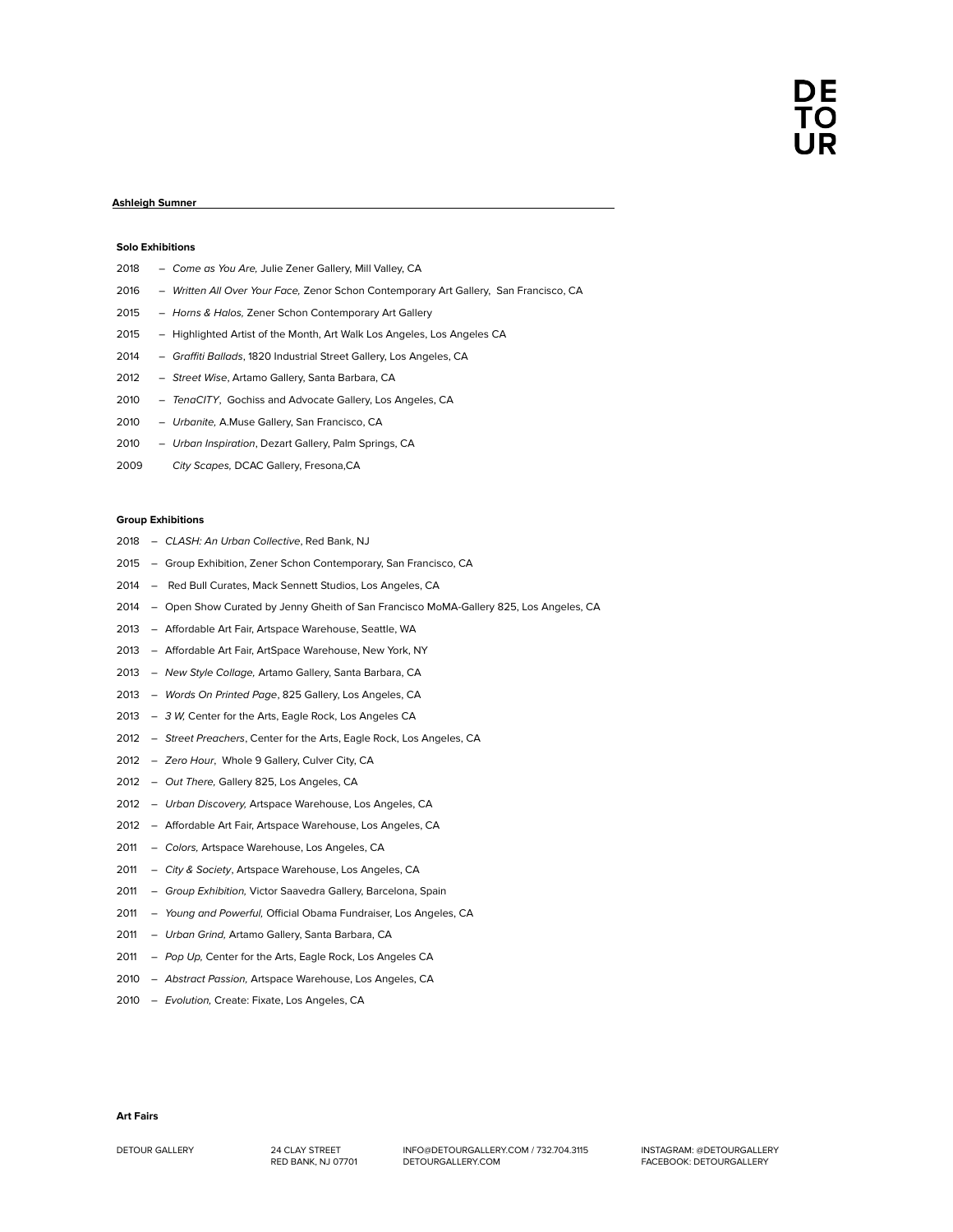## DE ĪŌ

- Red Dot Miami, Evan Lurie Gallery, Carmel IN
- San Diego Contemporary Art Fair, Evan Lurie Gallery, Carmel IN
- 2017 Affordable Art Fair, Singapore, Mark Jason Gallery & Tag Fine Arts, London U.K.
- Affordable Art Fair, Hong Kong, Mark Jason Gallery & Tag Fine Arts, London U.K.
- Affordable Art Fair, Battersea London, Mark Jason Gallery & Tag Fine Arts, London, U.K.
- Art Market Hamptons, Evan Lurie Gallery, Carmel, IN
- Affordable Art Fair Hong Kong, Mark Jason Gallery & Tag Fine Arts, London, U.K.
- Affordable Art Fair, London, Mark Jason Gallery & Tag Fine Arts, London, U.K.
- Art Market San Francisco, Evan Laurie Gallery, Carmel, IN
- Boca Raton Contemporary Art Fair, Evan Lurie Gallery, Carmel IN
- 2017 Affordable Art Fair New York, Artspace Warehouse, Los Angeles, CA
- Palm Springs Contemporary Art Fair, Artspace Warehouse, Los Angeles, CA
- Palm Beach Art, Antique & Jewlery Show, Evan Lurie Gallery, Carmel, IN
- 2017 Palm Beach Contemporary Art Show, Evan Lurie Gallery, Carmel, IN
- SCOPE, Miami, Evan Lurie Gallery, Carmel, IN
- Red Dot, Miami, Evan Lurie Gallery, Carmel, IN
- Affordable Art Fair, Singapore, Mark Jason Gallery and Tag Fine Arts, London, UK
- 2016 New York Art, Antique & Jewerly Show, Evan Lurie Gallery, Carmel, IN
- 2016 Affordable Art Fair, New York, Evan Lurie Gallery, Carmel, IN
- Affordable Art Fair, Battersea, London, Mark Jason Gallery and Tag Fine Arts, London, UK
- Art Aspen, Zener Schon Contemporary, Mill Valley/San Francisco, CA
- Art Hamptons, Art Space Warehouse, Los Angeles, CA
- Affordable Art Fair, Hampstead London, Mark Jason Gallery and Tag Fine Arts, London, UK
- Affordable Art Fair, Hong Hong, Mark Jason Gallery, London, UK
- 2016 Affordable Art Fair, New York, Artspace Warehouse, Los Angeles, CA
- 2016 LA Art Show, Art Unified, Venice, CA
- London Art Fair, London, Mark Jason Gallery, London, UK
- Affordable Art Fair, London, Mark Jason Gallery, London, UK
- Group Exhibition, Zener Schon Contemporary, San Franci
- 2015 Affordable Art Fair, New York, Artspace Warehouse Gallery, Los Angeles, CA
- San Francisco Art Market, Zener Schon Contemporary, San Francisco, CA
- LA Art Show, Mugello Contemporary, Los Angeles, CA
- SCOPE, Miami, Red Bull Curates, Miami, Florida
- Affordable Art Fair, Artspace Warehouse, Seattle, WA
- 2013 Affordable Art Fair, Artspace Warehouse, New York, NY